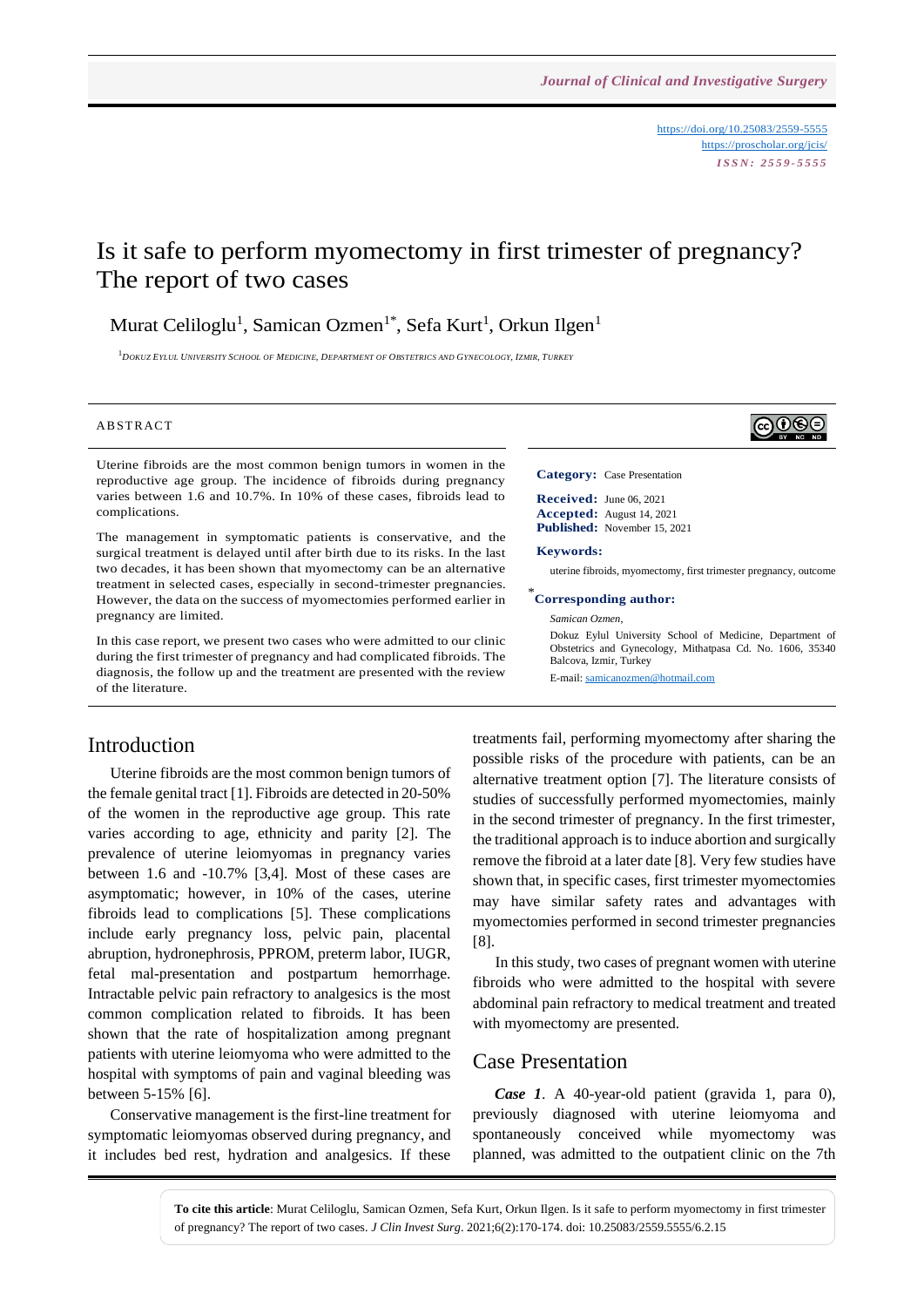week of gestation, with severe abdominal pain and vaginal bleeding. She had no systematic disease and no history of surgery. The ultrasound examination revealed a single intrauterine fetus compatible with 7 weeks and 1 day with a positive fetal heartbeat (Figure 1). A 98x130 mm intramural fibroid located in the anterior uterine wall was also detected (Figure 2). IV hydration and analgesic treatment were recommended. After the medical treatment had failed, the surgical treatment and the termination of pregnancy options were explained to the patient. As the patient preferred the surgical treatment, myomectomy was planned after informing the patient about the potential risks related to pregnancy. Depot progesterone 500 mg was administered intramuscularly to the patient in the preoperative period.



**Figure 1**. Intrauterine pregnancy (compatible with 7 weeks and 1 day) with positive fetal heartbeat (Case-1)



**Figure 2**. Fibroid of 98 mm in size located in the anterior uterine wall (Case-1)

Under spinal anesthesia, after the fetal heartbeat was seen sonographically, a Pfannenstiel skin incision was made. An intramural fibroid of 10x14 cm in the anterior wall of the uterus and a subserous fibroid of 5x6 cm in the left lateral side of the uterus were observed. The dominant myoma was shelled out through sharp dissection. The excision area was closed with 0 Vicryl and the serosa was closed with 2-0 Vicryl sutures. The subserous myoma was

separated from its pedicle and excised. No bleeding and early complications occurred. Positive fetal heartbeat was confirmed by ultrasound at the end of the procedure.

The patient remained in the hospital for two days postoperatively. She had no vaginal bleeding and her hematocrit remained stable. 3x200 mg of micronized progesterone was administered vaginally during her stay. She was discharged after normal bowel movements, voiding and reassuring fetal status were seen.

The first trimester combined test was performed on the 12th week of gestation and resulted in a low risk for trisomy 21 and trisomy 13/18. The pregnancy progressed without complications. A primary Cesarean delivery was performed at 38 weeks of gestation and the patient gave birth to a healthy boy weighing 3,400 g. Her postpartum follow-up was uncomplicated.

*CASE 2*. A 31-year-old patient (gravida 1, para 0) at 12 weeks of gestation according to the last menstrual period was admitted to our clinic with severe abdominal pain. She had no systematic disease and no history of surgery. A single intrauterine fetus of 12 weeks and 3 days with a positive fetal heartbeat was seen during the sonographic evaluation (Figure 3). NT was measured 1.1 mm. The first trimester combined test was performed. An intramural fibroid of 12.5x10 cm in size, located in the left lateral wall of the uterine corpus was observed (Figure 4). The fibroid and the placenta were on the contralateral sides of the uterus. After the conservative treatment had failed to relieve her symptoms, myomectomy was planned. Depot progesterone 500 mg was administered intramuscularly to the patient in the preoperative period.



**Figure 3**. Intrauterine pregnancy (compatible with 12 weeks and 3 days) with positive fetal heartbeat (Case-2)



**Figure 4**. Fibroid of 125 mm in size located in the left lateral wall of the uterine corpus (Case-2)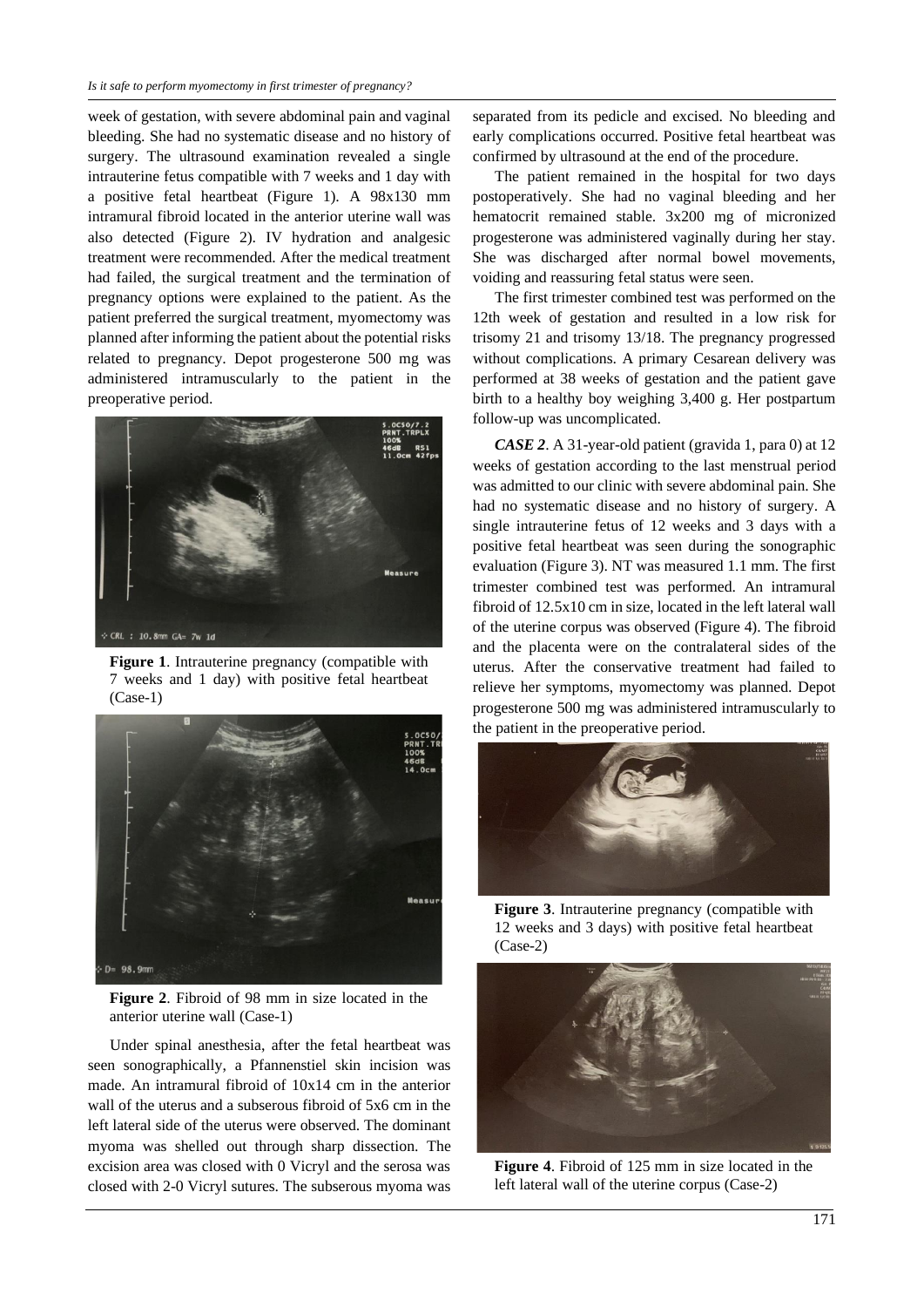Under general anesthesia, after the fetal heartbeat was seen sonographically, a Pfannenstiel skin incision was made. An enlarged uterus was revealed, and a degenerated fibroid of 12 cm in size in the left lateral side of the uterus was observed. The enucleation of the uterine fibroid was performed, and then 0 Vicryl suture was used on the excision area. The serosa was closed with 2-0 Vicryl suture. No contact with the endometrium and the amniotic membrane was observed. After hemostasis is reassured, the procedure was concluded. Positive fetal heartbeat was confirmed through ultrasound at the end of the procedure.

The patient was administered 3x200 mg of micronized progesterone vaginally on the operation day and on the first and second days after the operation. Analgesia was provided with IV and oral paracetamol, and narcotic analgesics were not needed. The first trimester combined test resulted in low risk for trisomy 21 and trisomy 13/18. The non-invasive prenatal test, which was performed upon the request of the patient, resulted in low risk in terms of chromosomal abnormalities. On the 4th postoperative day, the ultrasound examination showed postoperative changes in the excision area (Figure 5). The fetal heartbeat was positive. The patient was discharged after normal bowel movements, voiding and reassuring fetal status were seen.

No obstetric complications were seen during her follow-up. By the time this report is written, she will have had 20 weeks of uncomplicated pregnancy.



**Figure 5**. Ultrasound examination on the 4th postoperative day. The operation site (arrow) and the placental site (arrowhead) are seen in the contralateral sides of the uterus.  $(Case - 2)$ 

## Discussion

Uterine leiomyomas are the most common benign tumors of the female genital tract. In recent years, due to late procreation, an increase has been observed in the number of cases with uterine leiomyoma during pregnancy [9].

Studies have shown that the majority of leiomyomas during pregnancy are asymptomatic [10,11]. However, in

a small number of cases, fibroids have been associated with poor obstetric outcomes, by increasing uterine contractile activity, creating a compression effect on the growing fetus, and disrupting the blood flow of the fetus and the placenta [12]. The risk is greater especially in the presence of multiple fibroids, when the fibroid is adjacent to the placental site or when the size of the fibroid is greater than  $3.6 \text{ cm } (200 \text{ cm}^3)$  [5].

The most common symptom in pregnant patients with complicated fibroids is intractable pain refractory to analgesics[13]. The pain usually presents in the first trimester or early second trimester [14]. During this period, the fibroid may increase in size [15]. Studies have shown that larger fibroids are more likely to grow; however, fibroids which are less than 5 cm in size are more likely to become smaller or remain the same in later periods of pregnancy. Especially, there may be an increase of 12-25% in the size of fibroids that are larger than 5 cm [16]. Despite this rapid growth in myoma size, insufficient blood flow causes degeneration, and degeneration causes severe pain.

The size and the vascularity of the uterus are increased during pregnancy; hence, the risk of severe hemorrhage during surgery is greater in pregnant women compared to non-pregnant individuals [17]. In these patients, adverse conditions such as severe hemorrhage requiring blood transfusion or hysterectomy, pregnancy injury and/or pregnancy loss may occur [17]. Therefore, the main treatment approach in complicated fibroids is to provide symptomatic relief to the patient with conservative treatment and to postpone the surgical intervention until after birth [14]. First-line treatment is bed rest, hydration and analgesics [18]. Most patients benefit from conservative treatment [19]. Myomectomy should be considered as the means of treatment in patients in whom symptomatic relief cannot be achieved through the applied treatment [11,20]. Except for pain, the rapid growth of myoma (doubling in size in 8 weeks), myomas that are more than 5 cm in size and/or myomas that are disrupting the placental site are the other indications for myomectomy [21]. In rare cases, torsion of a pedunculated myoma or bleeding of a degenerated fibroid can lead to myomectomy [22]. In our study, both patients were admitted to the outpatient clinic with severe abdominopelvic pain refractory to analgesics.

Literature reveals that myomectomy performed in the second trimester is a safe and effective treatment method in cases where the myoma is not related to the uterine cavity [19,23]. The outcomes of myomectomies performed in the first trimester are scant. There are not enough studies showing whether the success and the safety of this procedure are as high as in the second trimester. The traditional approach in cases with fibroids during the first trimester of pregnancy is the termination of pregnancy and performing myomectomy in a different session [8].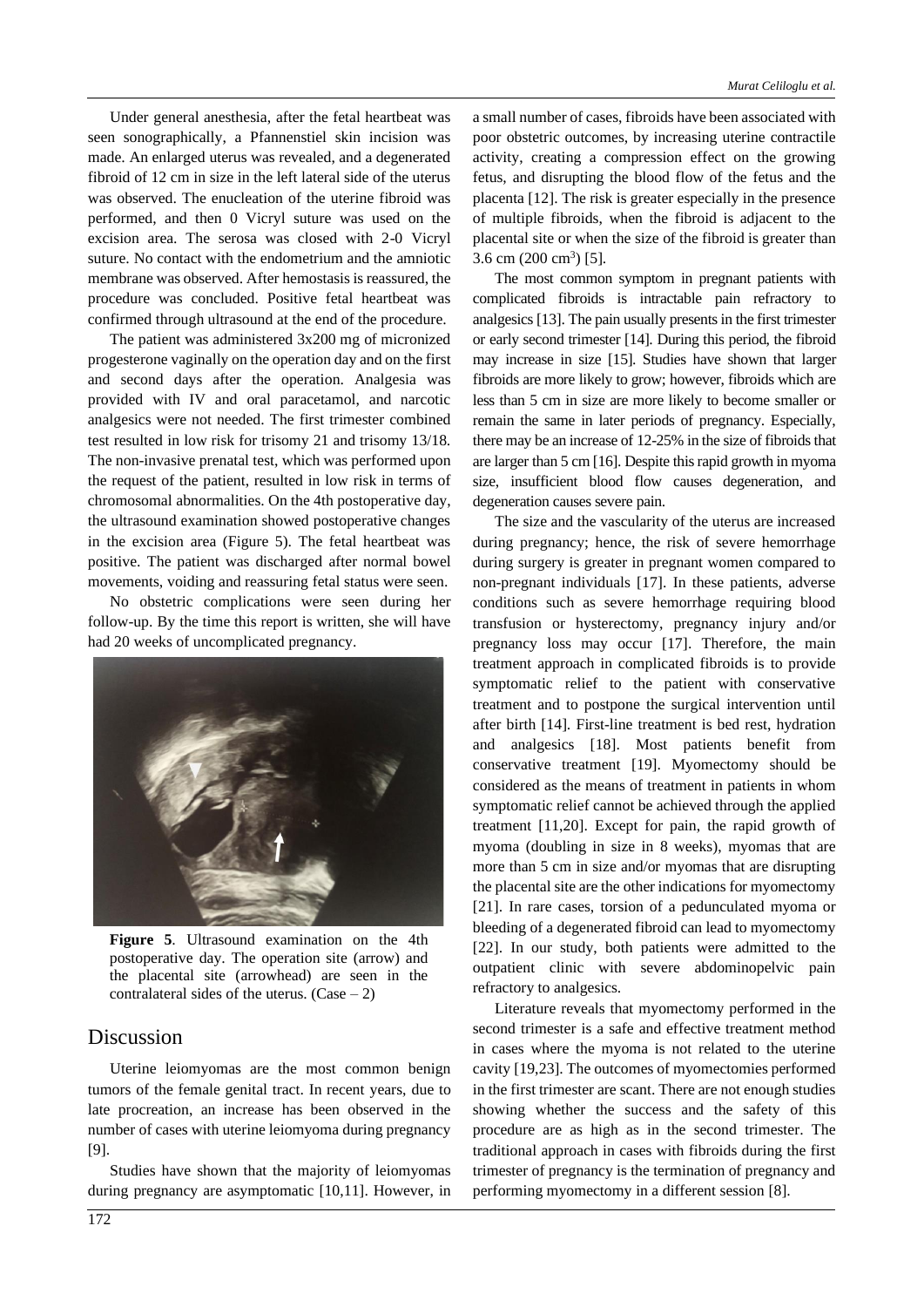In our study, uterine leiomyoma was detected with pregnancy in both cases. Both patients had their first pregnancy, they did not have any other child, and neither of the two wanted to terminate their pregnancies. Therefore, although the treatment was not the standard treatment approach, it was accepted by the patients and the patients gave their consent to the operation despite the risks.

Mollica et al. reported a series of 106 pregnant patients with uterine fibroids [21]. In their study, pregnancy loss (0% vs. 13.6%), PPROM (5.6% vs. 22.7%), preterm labor (5.6% vs 21.6%) and post-Cesarean hysterectomy (0% vs. 4.5%) rates were lower for the patients who underwent myomectomy. According to the study, the earliest gestational age of the patients who had undergone myomectomy was 10 weeks. Unfortunately, they did not clearly state the number of operations performed in the first trimester. Therefore, the relationship between gestational age during myomectomy and obstetric outcomes of the procedure were not clearly revealed.

In another study, Carolis et al. retrospectively reported obstetric outcomes in 18 pregnant patients who had undergone myomectomy [14]. The gestational weeks of these patients varied between 6-14 weeks. 4 out of the 18 patients were operated on in the first trimester. Fibroids did not affect the placental site in any of the cases. Fibroid sizes varied between 2 and 15 cm. One of the patients presented with severe abdominopelvic pain. The rest of the patients were operated on with the indication of rapidly growing pelvic mass. All the patients gave birth to their children by Cesarean section at term. In our study, similarly to the study conducted by Carolis et al., there was no relationship between the fibroids and the placental site in any of the patients. One of the patients gave birth to a healthy boy by Cesarean section at term. No obstetric complications have been observed in the other case during her pregnancy follow-up. Cesarean delivery is also planned in this case. There is no data in the literature about the frequency of obstetric follow-up of patients who have undergone myomectomy. However, all cases should be monitored closely due to the risks of uterine rupture and the patients should be informed about the risks.

#### Conclusions

Although there are studies in the literature reporting that myomectomies performed in the second trimester are beneficial in selected patients, there are insufficient data about the validity of these results for the first trimester. In cases that underwent myomectomy during the firsttrimester pregnancy, no fetal anomaly was observed due to the surgical procedure in the reported case reports; however, there are no large case series on this subject.

No obstetric complications developed due to the surgical procedure in the cases included in our study,

similarly to the previously reported cases. One of the patients gave birth to a healthy boy by Cesarean section at term. Myomectomy can be an alternative treatment method in selected cases, despite the traditional approach of inducing abortion and performing myomectomy at a later date. All cases who underwent myomectomy during pregnancy should be monitored closely and these cases should be able to reach a medical institution as fast as possible. In order to make a conclusion about the safety and effectiveness of myomectomy operations performed in first-trimester pregnancies, the findings must be confirmed with further studies.

### Conflict of interest disclosure

There are no known conflicts of interest in the publication of this article. The manuscript was read and approved by all authors.

### Compliance with ethical standards

Any aspect of the work covered in this manuscript has been conducted with the ethical approval of all relevant bodies and that such approvals are acknowledged within the manuscript. Written informed consent was obtained from the patients for publication of this case report.

#### References

- 1. Casini ML, Rossi F, Agostini R, Unfer V. Effects of the position of fibroids on fertility. *Gynecol Endocrinol*. 2006;22(2):106-9. doi: 10.1080/09513590600604673
- 2. Santos L, Vicente L, João Nunes M, Nery I, Caetano M, Assunção N. Myomectomy in early pregnancy - A case report. *Gynecol Surg*. 2006;3(3):228-229. doi: 10.1007/s10397-006-0210-4
- 3. Qidwai GI, Caughey AB, Jacoby AF. Obstetric outcomes in women with sonographically identified uterine leiomyomata. *Obstet Gynecol*. 2006;107(2 Pt 1):376-82. doi: 10.1097/01.AOG.0000196806.25897.7c
- 4. Laughlin SK, Baird DD, Savitz DA, Herring AH, Hartmann KE. Prevalence of uterine leiomyomas in the first trimester of pregnancy: an ultrasound-screening study. *Obstet Gynecol*. 2009 Mar;113(3):630-635. doi: 10.1097/AOG.0b013e318197bbaf
- 5. Suwandinata FS, Gruessner SE, Omwandho CO, Tinneberg HR. Pregnancy-preserving myomectomy: preliminary report on a new surgical technique. *Eur J Contracept Reprod Health Care*. 2008 Sep;13(3):323- 6. doi: 10.1080/13625180802075281
- 6. Zaima A, Ash A. Fibroid in pregnancy: characteristics, complications, and management. *Postgrad Med J*. 2011 Dec;87(1034):819-28. doi: 10.1136/postgradmedj-2011-130319
- 7. Spyropoulou K, Kosmas I, Tsakiridis I, Mamopoulos A, Kalogiannidis I, Athanasiadis A, Daponte A,